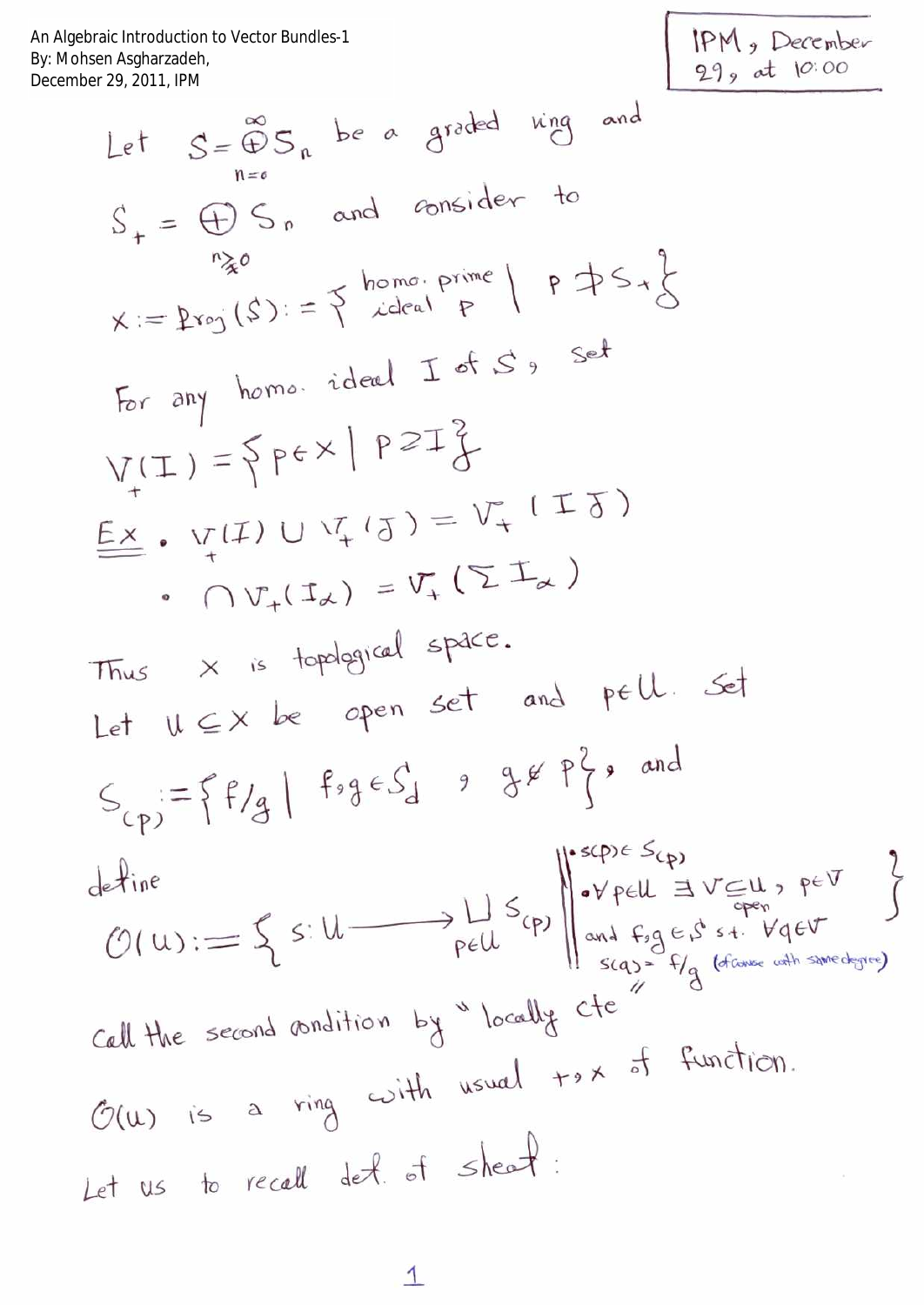| Det                                  | Let     | Let | Let | Set | Problem | oplicles | Proof |
|--------------------------------------|---------|-----|-----|-----|---------|----------|-------|
| Consider to a category of where      |         |     |     |     |         |          |       |
| Ob(C) = $\{P^{per} \text{shod } Y\}$ |         |     |     |     |         |          |       |
| Mor(U,0^T) = $\{U \rightarrow U\}$   | if      |     |     |     |         |          |       |
| Not (U,0^T) = $\{U \rightarrow U\}$  | if      |     |     |     |         |          |       |
| Not (U,0^T) = $\{U \rightarrow U\}$  | if      |     |     |     |         |          |       |
| Not (U,0^T) = $\{U \rightarrow U\}$  | if      |     |     |     |         |          |       |
| Not (U,0^T) = $\{U \rightarrow U\}$  | if      |     |     |     |         |          |       |
| Not (U,0^T) = $\{U \rightarrow U\}$  | if      |     |     |     |         |          |       |
| Not (U,0^T) = $\{U \rightarrow U\}$  | if      |     |     |     |         |          |       |
| Not (U,0^T) = $\{U \rightarrow U\}$  | if      |     |     |     |         |          |       |
| Not (U,0^T) = $\{U \rightarrow U\}$  | if      |     |     |     |         |          |       |
| Not (U,0^T) = $\{U \rightarrow U\}$  | if      |     |     |     |         |          |       |
| Not (U,0^T) = $\{U \rightarrow U\}$  | if      |     |     |     |         |          |       |
| Not (U,0^T) = $\{U \rightarrow U\}$  | if      |     |     |     |         |          |       |
| Not (U,0^T) = $\{U \rightarrow U\}$  | if      |     |     |     |         |          |       |
| Not (U,0^T) = $\{U \rightarrow U\}$  | if      |     |     |     |         |          |       |
| Not (U,0^T) = $\{U \rightarrow U\}$  | if </td |     |     |     |         |          |       |

Remark Let F be any preshart. Then 
$$
\exists!
$$
 shart  
\n $F^+$  and a natural transformation  $F^+$   $\rightarrow$  F  
\n $s +$  if G is any sheaf with a natural  
\ntransformation  $F \rightarrow G$  then  $\exists!$   $\phi$  s.t.  
\n $F \rightarrow G$   
\n $\downarrow$   $\downarrow$   $\downarrow$   $\downarrow$   $\downarrow$   $\downarrow$   $\downarrow$   $\downarrow$   $\downarrow$   $\downarrow$   $\downarrow$   $\downarrow$   $\downarrow$   $\downarrow$   $\downarrow$   $\downarrow$   $\downarrow$   $\downarrow$   $\downarrow$   $\downarrow$   $\downarrow$   $\downarrow$   $\downarrow$   $\downarrow$   $\downarrow$   $\downarrow$   $\downarrow$   $\downarrow$   $\downarrow$   $\downarrow$   $\downarrow$   $\downarrow$   $\downarrow$   $\downarrow$   $\downarrow$   $\downarrow$   $\downarrow$   $\downarrow$   $\downarrow$   $\downarrow$   $\downarrow$   $\downarrow$   $\downarrow$   $\downarrow$   $\downarrow$   $\downarrow$   $\downarrow$   $\downarrow$   $\downarrow$   $\downarrow$   $\downarrow$   $\downarrow$   $\downarrow$   $\downarrow$   $\downarrow$   $\downarrow$   $\downarrow$   $\downarrow$   $\downarrow$   $\downarrow$   $\downarrow$   $\downarrow$   $\downarrow$   $\downarrow$   $\downarrow$   $\downarrow$   $\downarrow$   $\downarrow$   $\downarrow$   $\downarrow$   $\downarrow$   $\downarrow$   $\downarrow$   $\downarrow$   $\downarrow$   $\downarrow$   $\downarrow$   $\downarrow$   $\downarrow$   $\downarrow$   $\downarrow$ 

an the carter control con-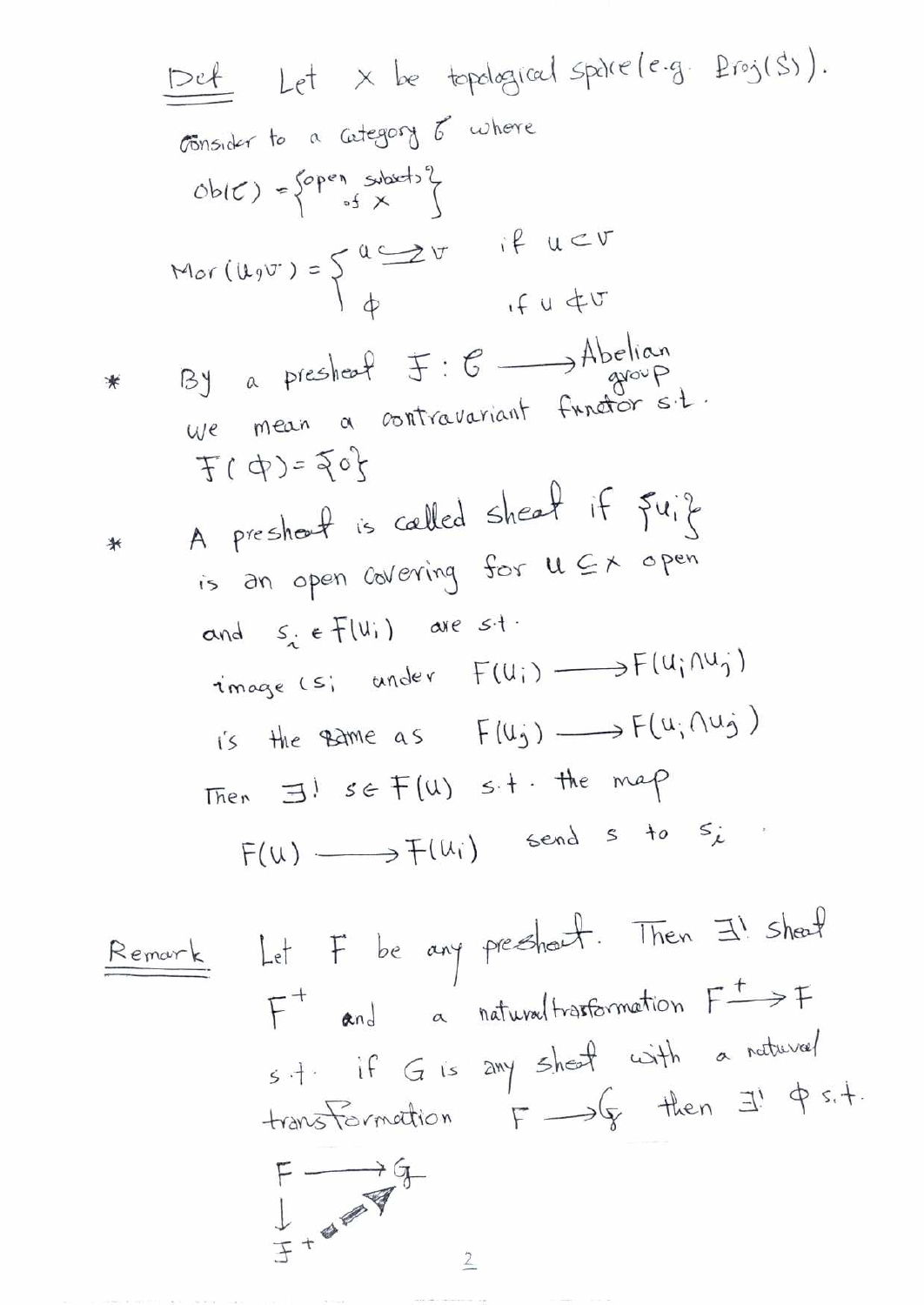Let us completely  
\n
$$
x := Pr_{0} (S)
$$
 and  $VU \subseteq x$  open  
\n $\circ (U)$  & thus defined.  
\nLemma  $U(-)$  is a sheaf of rings on  $Pr_{0} (S)$   
\n $\star$  Let  $f \in S$  be homogeneous and define  
\n $D(f) = \{pe \times | f \notin f\}$   
\nAlso, for  $p \in X$ , define  
\n $O_{x} p = \frac{\lambda im}{p \in U}$   
\nFACT A  $D_{0} (S) = \bigcup_{\begin{subarray}{l} m \in N \\ m \in V \end{subarray}} D(f)$   
\nFACT B  $U(10(f)) = S_{(1)} := \{9 \}$   
\nFACT C  $O_{x} p = S_{(p)}$   
\n $\begin{array}{l} \hline HCT C \\ \hline R \end{array} \quad C_{x} p = S_{(p)}$   
\n $\begin{array}{l} \hline M \cap T \\ \hline R \end{array} \quad \begin{array}{l} \hline X:=Pr_{0} (S) \cdot Q \\ \hline R \end{array} \quad \begin{array}{l} \hline \end{array} \quad \begin{array}{l} \hline \end{array} \quad \begin{array}{l} \hline \end{array} \quad \begin{array}{l} \hline \end{array} \quad \begin{array}{l} \hline \end{array} \quad \begin{array}{l} \hline \end{array} \quad \begin{array}{l} \hline \end{array} \quad \begin{array}{l} \hline \end{array} \quad \begin{array}{l} \hline \end{array} \quad \begin{array}{l} \hline \end{array} \quad \begin{array}{l} \hline \end{array} \quad \begin{array}{l} \hline \end{array} \quad \begin{array}{l} \hline \end{array} \quad \begin{array}{l} \hline \end{array} \quad \begin{array}{l} \hline \end{array} \quad \begin{array}{l} \hline \end{array} \quad \begin{array}{l} \hline \end{array} \quad \begin{array}{l} \hline \end{array} \quad \begin{array}{l} \hline \end{array} \quad \begin{array}{l} \hline \end{array} \quad \begin{array} \hline \end{array} \quad \begin{array} \hline \end{array} \quad \begin{array} \h$ 

 $\circ$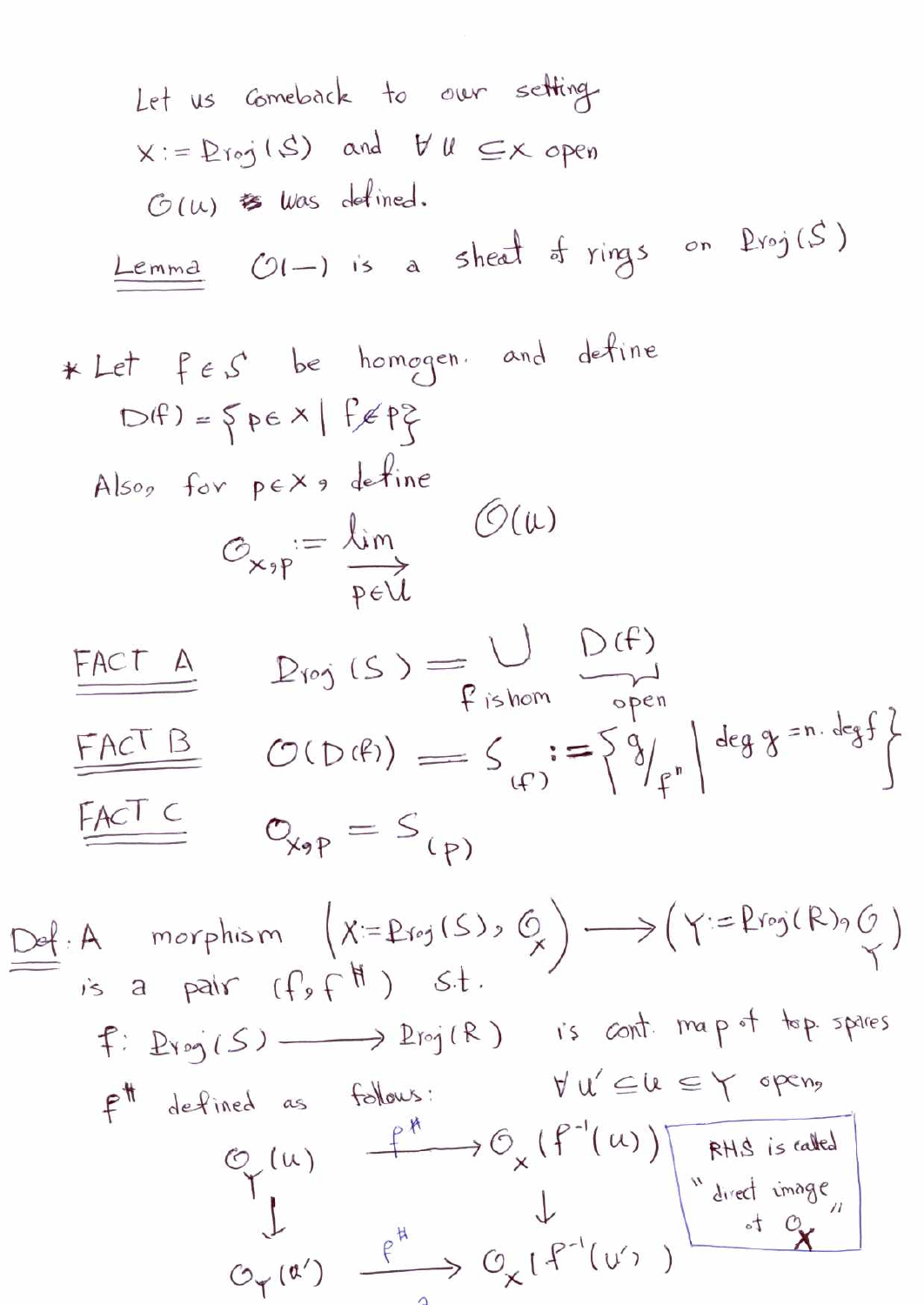Now 
$$
pt M = \bigoplus_{n \in \mathbb{Z}} M_n
$$
 be a graded S-module  
\nand  $U \subseteq X$  be open  
\n $W(U) := \sum_{n \in \mathbb{Z}} s(U) \perp M_{(p)}$  and  $s$  is locally the  
\n $W(U) := \sum_{n \in \mathbb{Z}} s(U) \perp M_{(p)}$  and  $s$  is locally the  
\n $W(U)$  is  $O(U) \perp \text{mod} U$ . Also  
\n $W$  is a sheaf, called such a  
\n $W$  this is a sheaf, called such a  
\n $W$  this is a sheaf, called such a  
\n $W$  this is a sheaf, called such a  
\n $W$  this is a sheaf, called such a  
\n $W$  this is a sheaf, and hence  
\n $W$  is a sheaf, and hence  
\n $W$  is a sheaf, and hence  
\n $W$  is a sheaf, and hence  
\n $W$  is a sheaf, and hence  
\n $W$  is a sheaf, and hence  
\n $W$  is a sheaf, and hence  
\n $W$  is a sheaf, and hence  
\n $W$  is a sheaf, and hence  
\n $W$  is a sheaf, and hence  
\n $W$  is a sheaf, and hence  
\n $W$  is a sheaf, and hence  
\n $W$  is a sheaf, and hence  
\n $W$  is a sheaf, and hence  
\n $W$  is a sheaf, and hence  
\n $W$  is a sheaf, and hence  
\n $W$  is a sheaf, and hence  
\n $W$  is a sheaf, and hence  
\n $W$  is a sheaf, and hence  
\n $W$  is a sheaf, and hence  
\n $W$  is a sheaf, and hence  
\n $W$  is a sheaf, and hence  
\n $W$  is a sheaf, and hence  
\n $W$  is a sheaf, and hence  
\n $W$  is a sheaf, and hence  
\n $W$  is a sheaf, and hence  
\n $W$  is a sheaf, and hence  
\n $W$  is a sheaf, and then  
\n $W$  is a sheaf, and then  
\n $W$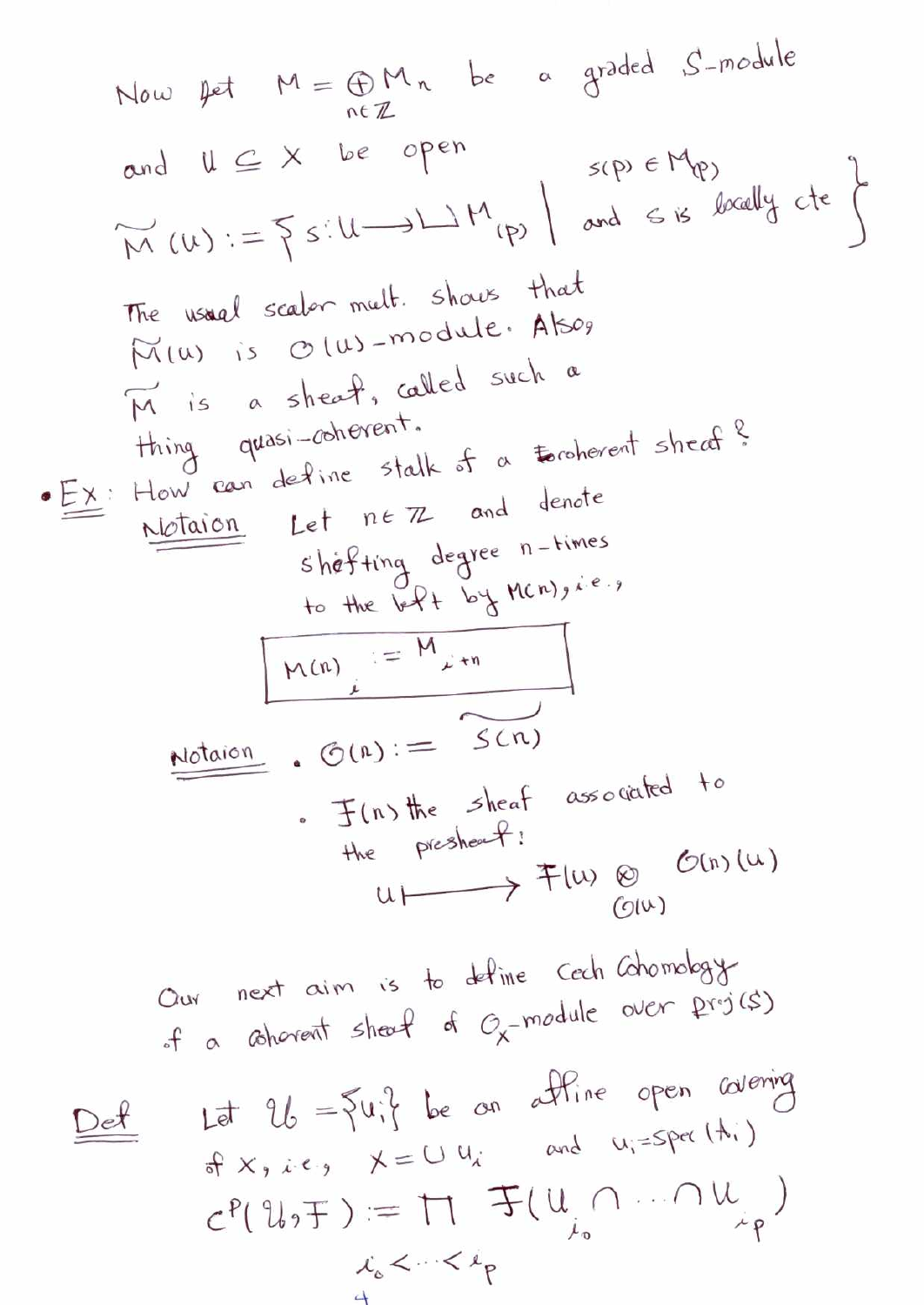Take 
$$
oc \in C^{p}(U_{0} \rightharpoonup J)
$$
. We want to define  
\nd(A) as an element in  $C^{p+1}(U_{0} \rightharpoonup J)$ . Note  
\nthat  $\alpha = (\alpha_{\eta_{0,0}},...,\rho_{p})$   $\frac{1}{k_{0}} < k_{1} < \cdots < k_{p}$   
\nEach element of  $C^{p+1}(U_{0} \rightharpoonup J)$  is a seq. of  
\n $(d+2) - true$  and  $c \rightharpoonup f^{p+1}(U_{0} \rightharpoonup J)$  is a seq. of  
\n $\alpha + 2$  and  $\alpha + 3$   
\n $\cdots = \bigcap_{\substack{0 \leq i \leq p-1 \\ i \neq j}} \alpha_{i,j}$  (where  $\gamma_{p,i}$  is an integer  $3k_{p}$ )  
\n $\cdots = \bigcup_{\substack{0 \leq j \leq p-1 \\ k \neq j}} \alpha_{j,j}$  (where  $\gamma_{p,i}$  is an integer  $3k_{p}$ )  
\n $\vdots$   $\bigcup_{\substack{0 \leq j \leq p-1 \\ k \neq j}} \alpha_{j,j}$  (where  $\gamma_{p,i}$  is an integer  $3k_{p}$ )  
\nNow obtain  $\gamma_{0},...,\gamma_{p}$  component of  $d(x)$  by  
\n $\sum_{k=0}^{p+1} (-1)^{k} P_{V_{k},W} (N_{i_{0},...,i_{k},...,i_{k},...,i_{k},...,i_{k})$   
\n $\vdots$   $\vdots$   $\vdots$   $\vdots$   $\vdots$   $\vdots$   $\vdots$   $\vdots$   $\vdots$   $\vdots$   $\vdots$   $\vdots$   $\vdots$   $\vdots$   $\vdots$   $\vdots$   $\vdots$   $\vdots$   $\vdots$   $\vdots$   $\vdots$   $\vdots$   $\vdots$   $\vdots$   $\vdots$   $\vdots$   $\vdots$   $\vdots$   $\vdots$   $\vdots$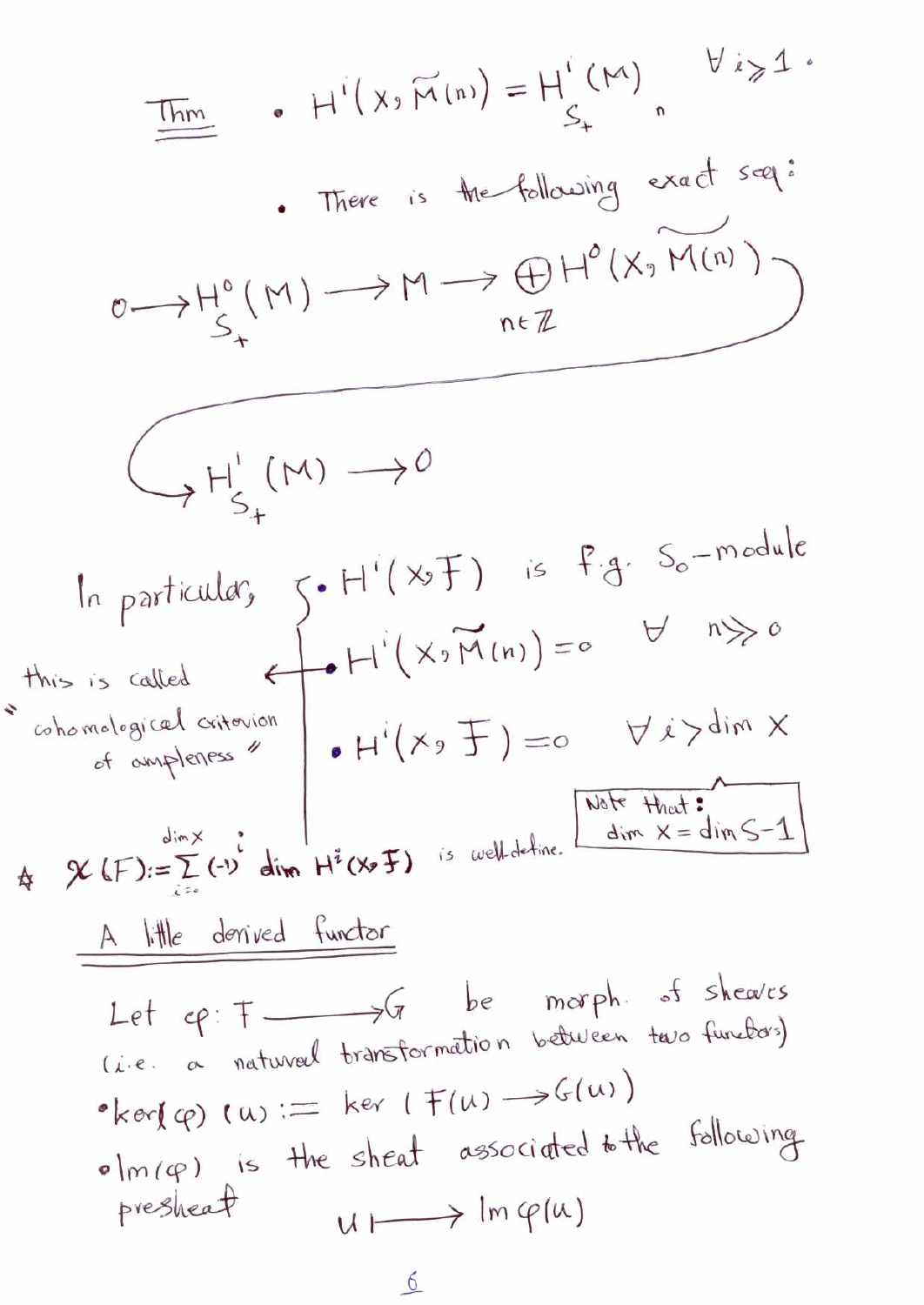| Def                                                                                                                                                 | $T_1$                                                       | $T_2$ | $T_3$ | is called<br>exact if $im\varphi_1 = ker\varphi_2$ . |
|-----------------------------------------------------------------------------------------------------------------------------------------------------|-------------------------------------------------------------|-------|-------|------------------------------------------------------|
| <u>FACT</u>                                                                                                                                         | Gragoy of sheaves of $C_x$ -module has<br>enough injective. |       |       |                                                      |
| Let $F$ be $ay$ sheaf at $Q$ -module and<br>weolution of $\pm$ and let<br>weolution of $\pm$ and let<br>$C_x$ -module and $C_x$ -module.            |                                                             |       |       |                                                      |
| Let $U$ be $ay$ sheaf at $Q$ -module and<br>weolution of $\pm$ and let<br>$C_x$ -module for<br>$C_x$ -module for<br>the $any$ $WH + exact$ (Hurder: |                                                             |       |       |                                                      |
| By $(R^c \oplus) (F)$ as derived functors of $Hon(Fof)$                                                                                             |                                                             |       |       |                                                      |
| iii $(... \rightarrow F(T^{(n)}) \rightarrow F(T^{(n)}) \rightarrow \cdots$                                                                         |                                                             |       |       |                                                      |
| iv $(... \rightarrow F(T^{(n)}) \rightarrow F(T^{(n)}) \rightarrow \cdots$                                                                          |                                                             |       |       |                                                      |
| iv $(... \rightarrow F(T^{(n)}) \rightarrow F(T^{(n)}) \rightarrow \cdots$                                                                          |                                                             |       |       |                                                      |
| Ex: Define $Ext^c(F_1f_0)$ as derived functors of $Hon(F_1f_0)$                                                                                     |                                                             |       |       |                                                      |
| Ex: Let $P$ be $ay$ $b$ $ad$ $P_1$ $P_2$ $f$ $ring$ $q$ $ring$ $q$ $ring$ $q$ $ring$ \n                                                             |                                                             |       |       |                                                      |
| Ex: Let $P$ be $ay$ $b$ $ad$ $P_1$ $g$ $g$ $g$ $g$ $g$ $g$ $g$ $g$ $g$ $g$ $g$                                                                      |                                                             |       |       |                                                      |